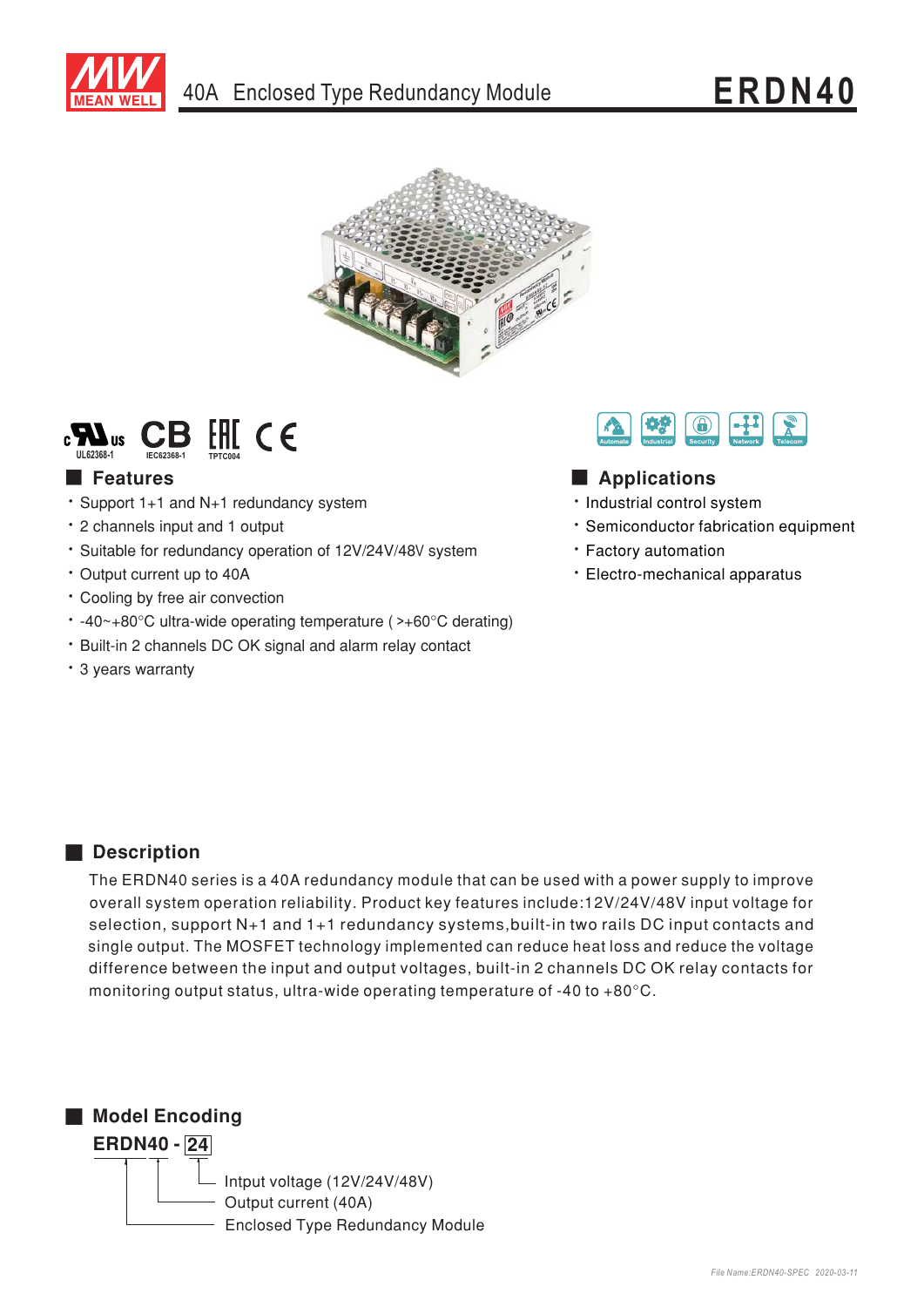

## **SPECIFICATION**

| <b>MODEL</b><br><b>NUMBER OF INPUT</b> |                                                                                                                                                                                                                                                                                                                                                                                                                                                                                                                                                                                                                                                                                                                                                                                    | $ERDN40-$                                                                                                |                                                                           |                  |                            |                                                                      |  |  |
|----------------------------------------|------------------------------------------------------------------------------------------------------------------------------------------------------------------------------------------------------------------------------------------------------------------------------------------------------------------------------------------------------------------------------------------------------------------------------------------------------------------------------------------------------------------------------------------------------------------------------------------------------------------------------------------------------------------------------------------------------------------------------------------------------------------------------------|----------------------------------------------------------------------------------------------------------|---------------------------------------------------------------------------|------------------|----------------------------|----------------------------------------------------------------------|--|--|
|                                        |                                                                                                                                                                                                                                                                                                                                                                                                                                                                                                                                                                                                                                                                                                                                                                                    | $\Box$ =12V, 24V, 48V                                                                                    |                                                                           |                  |                            |                                                                      |  |  |
|                                        |                                                                                                                                                                                                                                                                                                                                                                                                                                                                                                                                                                                                                                                                                                                                                                                    | 2 Channels                                                                                               |                                                                           |                  |                            |                                                                      |  |  |
| <b>INPUT</b>                           | DC NORMAL VOLTAGE                                                                                                                                                                                                                                                                                                                                                                                                                                                                                                                                                                                                                                                                                                                                                                  | 12Vdc                                                                                                    |                                                                           | 24Vdc            |                            | 48Vdc                                                                |  |  |
|                                        | <b>DC VOLTAGE RANGE</b>                                                                                                                                                                                                                                                                                                                                                                                                                                                                                                                                                                                                                                                                                                                                                            | $9 - 14$ Vdc                                                                                             |                                                                           | 19~29Vdc         |                            | 36~60Vdc                                                             |  |  |
|                                        | <b>RATED CURRENT</b>                                                                                                                                                                                                                                                                                                                                                                                                                                                                                                                                                                                                                                                                                                                                                               | 0~40A per input                                                                                          | Continuous                                                                |                  |                            |                                                                      |  |  |
|                                        | <b>VOLTAGE DROP (Vin-Vout)</b><br>(max.)                                                                                                                                                                                                                                                                                                                                                                                                                                                                                                                                                                                                                                                                                                                                           | 0.2V                                                                                                     |                                                                           |                  |                            |                                                                      |  |  |
|                                        | <b>PEAK CURRENT</b>                                                                                                                                                                                                                                                                                                                                                                                                                                                                                                                                                                                                                                                                                                                                                                | 0~60A per input<br>5Sec.                                                                                 |                                                                           |                  |                            |                                                                      |  |  |
|                                        | <b>EFFICIENCY (Typ.)</b>                                                                                                                                                                                                                                                                                                                                                                                                                                                                                                                                                                                                                                                                                                                                                           | 98%                                                                                                      |                                                                           |                  |                            |                                                                      |  |  |
|                                        | <b>INPUT REVERSE CURRENT (max.)</b>                                                                                                                                                                                                                                                                                                                                                                                                                                                                                                                                                                                                                                                                                                                                                | 1 <sub>m</sub> A                                                                                         |                                                                           |                  |                            |                                                                      |  |  |
|                                        | <b>INPUT REVERSE VOLTAGE (max.)</b>                                                                                                                                                                                                                                                                                                                                                                                                                                                                                                                                                                                                                                                                                                                                                | 40Vdc<br>40Vdc                                                                                           |                                                                           |                  |                            | 65Vdc                                                                |  |  |
|                                        | <b>RATED CURRENT</b>                                                                                                                                                                                                                                                                                                                                                                                                                                                                                                                                                                                                                                                                                                                                                               | 0~40A, Continuous                                                                                        |                                                                           |                  |                            |                                                                      |  |  |
| <b>OUTPUT</b>                          | PEAK CURRENT (max.)                                                                                                                                                                                                                                                                                                                                                                                                                                                                                                                                                                                                                                                                                                                                                                | 60A, 5Sec.                                                                                               |                                                                           |                  |                            |                                                                      |  |  |
|                                        | CAPACITANCE(Typ.)                                                                                                                                                                                                                                                                                                                                                                                                                                                                                                                                                                                                                                                                                                                                                                  | 320uF                                                                                                    |                                                                           |                  |                            |                                                                      |  |  |
|                                        | <b>STANDBY POWER LOSSES(Typ.)</b>                                                                                                                                                                                                                                                                                                                                                                                                                                                                                                                                                                                                                                                                                                                                                  | 1.5W                                                                                                     |                                                                           |                  |                            |                                                                      |  |  |
| <b>PROTECTION</b>                      | <b>OVERLOAD</b>                                                                                                                                                                                                                                                                                                                                                                                                                                                                                                                                                                                                                                                                                                                                                                    | <60A, 5Sec. No damage                                                                                    |                                                                           |                  |                            |                                                                      |  |  |
|                                        | <b>SHORT CIRCUIT</b>                                                                                                                                                                                                                                                                                                                                                                                                                                                                                                                                                                                                                                                                                                                                                               | <60A, 5Sec. No damage                                                                                    |                                                                           |                  |                            |                                                                      |  |  |
|                                        | <b>REDUNDANCY</b>                                                                                                                                                                                                                                                                                                                                                                                                                                                                                                                                                                                                                                                                                                                                                                  | For 1+1 redundancy, and support N+1 redundancy                                                           |                                                                           |                  |                            |                                                                      |  |  |
|                                        | <b>BOTH INPUTS VOLTAGE ALARM</b>                                                                                                                                                                                                                                                                                                                                                                                                                                                                                                                                                                                                                                                                                                                                                   | <18V or >31V ( $\pm$ 5%)<br><34.2V or >63V ( $\pm$ 5%)<br><8.5V or >14.7V ( $\pm$ 5%)                    |                                                                           |                  |                            |                                                                      |  |  |
| <b>FUNCTION</b>                        | <b>RELAY</b>                                                                                                                                                                                                                                                                                                                                                                                                                                                                                                                                                                                                                                                                                                                                                                       | 30Vdc/1A resistive load                                                                                  |                                                                           |                  |                            |                                                                      |  |  |
|                                        | <b>LED STATUS DISPLAY</b>                                                                                                                                                                                                                                                                                                                                                                                                                                                                                                                                                                                                                                                                                                                                                          | Green LED OK                                                                                             |                                                                           |                  |                            |                                                                      |  |  |
|                                        | <b>COOLING</b>                                                                                                                                                                                                                                                                                                                                                                                                                                                                                                                                                                                                                                                                                                                                                                     | Free air convection                                                                                      |                                                                           |                  |                            |                                                                      |  |  |
|                                        | <b>WORKING TEMP.</b><br>Note.2                                                                                                                                                                                                                                                                                                                                                                                                                                                                                                                                                                                                                                                                                                                                                     | -40 ~ +80°C (Refer to "Derating Curve")                                                                  |                                                                           |                  |                            |                                                                      |  |  |
|                                        | <b>WORKING HUMIDITY</b>                                                                                                                                                                                                                                                                                                                                                                                                                                                                                                                                                                                                                                                                                                                                                            | 5~95% RH non-condensing                                                                                  |                                                                           |                  |                            |                                                                      |  |  |
| <b>ENVIRONMENT</b>                     | <b>STORAGE TEMP.</b>                                                                                                                                                                                                                                                                                                                                                                                                                                                                                                                                                                                                                                                                                                                                                               | $-40 - +85^{\circ}C$                                                                                     |                                                                           |                  |                            |                                                                      |  |  |
|                                        | <b>TEMP. COEFFICIENT</b>                                                                                                                                                                                                                                                                                                                                                                                                                                                                                                                                                                                                                                                                                                                                                           | $\pm$ 0.03%/°C (0 ~ 60°C)                                                                                |                                                                           |                  |                            |                                                                      |  |  |
|                                        | VIBRATION                                                                                                                                                                                                                                                                                                                                                                                                                                                                                                                                                                                                                                                                                                                                                                          | Component:10 ~ 500Hz, 5G 10min./1cycle, 60min. each along X, Y, Z axes; Mounting: Compliance to IEC61373 |                                                                           |                  |                            |                                                                      |  |  |
|                                        | <b>OPERATING ALTITUDE</b><br>Note.3                                                                                                                                                                                                                                                                                                                                                                                                                                                                                                                                                                                                                                                                                                                                                | 5000 meters/OVC II                                                                                       |                                                                           |                  |                            |                                                                      |  |  |
|                                        | <b>SAFETY STANDARDS</b>                                                                                                                                                                                                                                                                                                                                                                                                                                                                                                                                                                                                                                                                                                                                                            | IEC62368-1, UL62368-1, EAC TP TC 004 approved                                                            |                                                                           |                  |                            |                                                                      |  |  |
|                                        | WITHSTAND VOLTAGE                                                                                                                                                                                                                                                                                                                                                                                                                                                                                                                                                                                                                                                                                                                                                                  |                                                                                                          | IP/OP - Chassis: 0.5KVac; IP/OP- Relay: 0.5KVac; Relay - Chassis: 0.5KVac |                  |                            |                                                                      |  |  |
|                                        | <b>ISOLATION RESISTANCE</b>                                                                                                                                                                                                                                                                                                                                                                                                                                                                                                                                                                                                                                                                                                                                                        | IP/OP - Chassis, IP/OP- Relay, Relay - Chassis: > 100M Ohms / 500Vdc / 25°C/70% RH                       |                                                                           |                  |                            |                                                                      |  |  |
|                                        |                                                                                                                                                                                                                                                                                                                                                                                                                                                                                                                                                                                                                                                                                                                                                                                    | <b>Parameter</b>                                                                                         |                                                                           | <b>Standard</b>  | <b>Test Level / Note</b>   |                                                                      |  |  |
|                                        |                                                                                                                                                                                                                                                                                                                                                                                                                                                                                                                                                                                                                                                                                                                                                                                    | Conducted                                                                                                |                                                                           | EN55032(CISPR32) | Class B                    |                                                                      |  |  |
|                                        | <b>EMC EMISSION</b>                                                                                                                                                                                                                                                                                                                                                                                                                                                                                                                                                                                                                                                                                                                                                                | Radiated                                                                                                 |                                                                           | EN55032(CISPR32) | Class B                    |                                                                      |  |  |
| <b>SAFETY &amp;</b>                    |                                                                                                                                                                                                                                                                                                                                                                                                                                                                                                                                                                                                                                                                                                                                                                                    | Voltage Flicker                                                                                          |                                                                           | -----            | -----                      |                                                                      |  |  |
| <b>EMC</b><br>(Note.4)                 |                                                                                                                                                                                                                                                                                                                                                                                                                                                                                                                                                                                                                                                                                                                                                                                    | <b>Harmonic Current</b>                                                                                  |                                                                           |                  |                            |                                                                      |  |  |
|                                        | <b>EMC IMMUNITY</b>                                                                                                                                                                                                                                                                                                                                                                                                                                                                                                                                                                                                                                                                                                                                                                | EN55035, EN61000-6-2(EN50082-2), EN55024                                                                 |                                                                           |                  |                            |                                                                      |  |  |
|                                        |                                                                                                                                                                                                                                                                                                                                                                                                                                                                                                                                                                                                                                                                                                                                                                                    | Parameter                                                                                                |                                                                           | Standard         | <b>Test Level / Note</b>   |                                                                      |  |  |
|                                        |                                                                                                                                                                                                                                                                                                                                                                                                                                                                                                                                                                                                                                                                                                                                                                                    | ESD                                                                                                      |                                                                           | EN61000-4-2      |                            | Level 4, 15KV air ; Level 3, 8KV contact; criteria A                 |  |  |
|                                        |                                                                                                                                                                                                                                                                                                                                                                                                                                                                                                                                                                                                                                                                                                                                                                                    | Radiated                                                                                                 |                                                                           | EN61000-4-3      | Level 3, 10V/m; criteria A |                                                                      |  |  |
|                                        |                                                                                                                                                                                                                                                                                                                                                                                                                                                                                                                                                                                                                                                                                                                                                                                    | EFT / Burst                                                                                              |                                                                           | EN61000-4-4      | Level 3, 2KV ; criteria A  |                                                                      |  |  |
|                                        |                                                                                                                                                                                                                                                                                                                                                                                                                                                                                                                                                                                                                                                                                                                                                                                    | Surge                                                                                                    |                                                                           | EN61000-4-5      |                            | Level 3, 1KV/Line-Line ; Level 3, 2KV/Line-Line-Chassis ; criteria A |  |  |
|                                        |                                                                                                                                                                                                                                                                                                                                                                                                                                                                                                                                                                                                                                                                                                                                                                                    | Conducted                                                                                                |                                                                           | EN61000-4-6      | Level 3, 10V ; criteria A  |                                                                      |  |  |
|                                        |                                                                                                                                                                                                                                                                                                                                                                                                                                                                                                                                                                                                                                                                                                                                                                                    | <b>Magnetic Field</b>                                                                                    |                                                                           | EN61000-4-8      | Level 4, 30A/m; criteria A |                                                                      |  |  |
|                                        | <b>MTBF</b>                                                                                                                                                                                                                                                                                                                                                                                                                                                                                                                                                                                                                                                                                                                                                                        | 570.61K hrs min.<br>Telcordia SR-332 (Bellcore); 294.12K hrs min.<br>MIL-HDBK-217F $(25^{\circ}C)$       |                                                                           |                  |                            |                                                                      |  |  |
| <b>OTHERS</b>                          | <b>DIMENSION</b>                                                                                                                                                                                                                                                                                                                                                                                                                                                                                                                                                                                                                                                                                                                                                                   | 0.276Kg;45psc/14Kg/0.98CUFT                                                                              | 97*99*36mm (W*D*H)                                                        |                  |                            |                                                                      |  |  |
| <b>NOTE</b>                            | <b>PACKING</b><br>1. All parameters NOT specially mentioned are measured at normal input, rated load and $25^{\circ}$ C of ambient temperature.<br>2. Derating may be needed over high ambient temperature. Please check the derating curve for more details.<br>3. The ambient temperature derating of $3.5^{\circ}$ C/1000m with fanless models and of $5^{\circ}$ C/1000m with fan models for operating altitude<br>higher than 2000m(6500ft).<br>4. The power supply is considered as an independent unit, but the final equipment still need to re-confirm that the whole system complies with<br>the EMC directives. For guidance on how to perform these EMC tests, please refer to "EMI testing of component power supplies."<br>(as available on http://www.meanwell.com) |                                                                                                          |                                                                           |                  |                            |                                                                      |  |  |
|                                        |                                                                                                                                                                                                                                                                                                                                                                                                                                                                                                                                                                                                                                                                                                                                                                                    |                                                                                                          |                                                                           |                  |                            |                                                                      |  |  |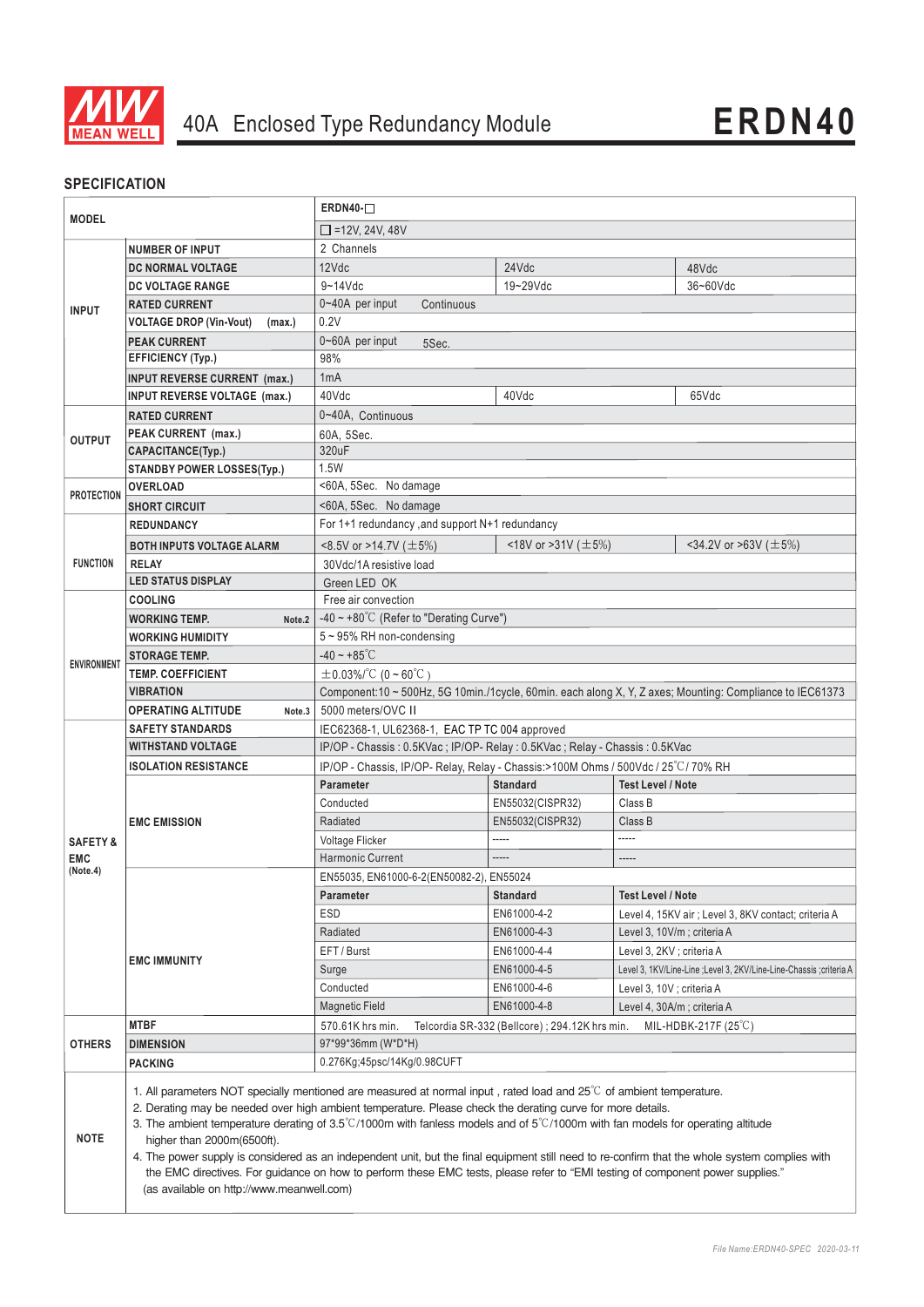



*File Name:ERDN40-SPEC 2020-03-11*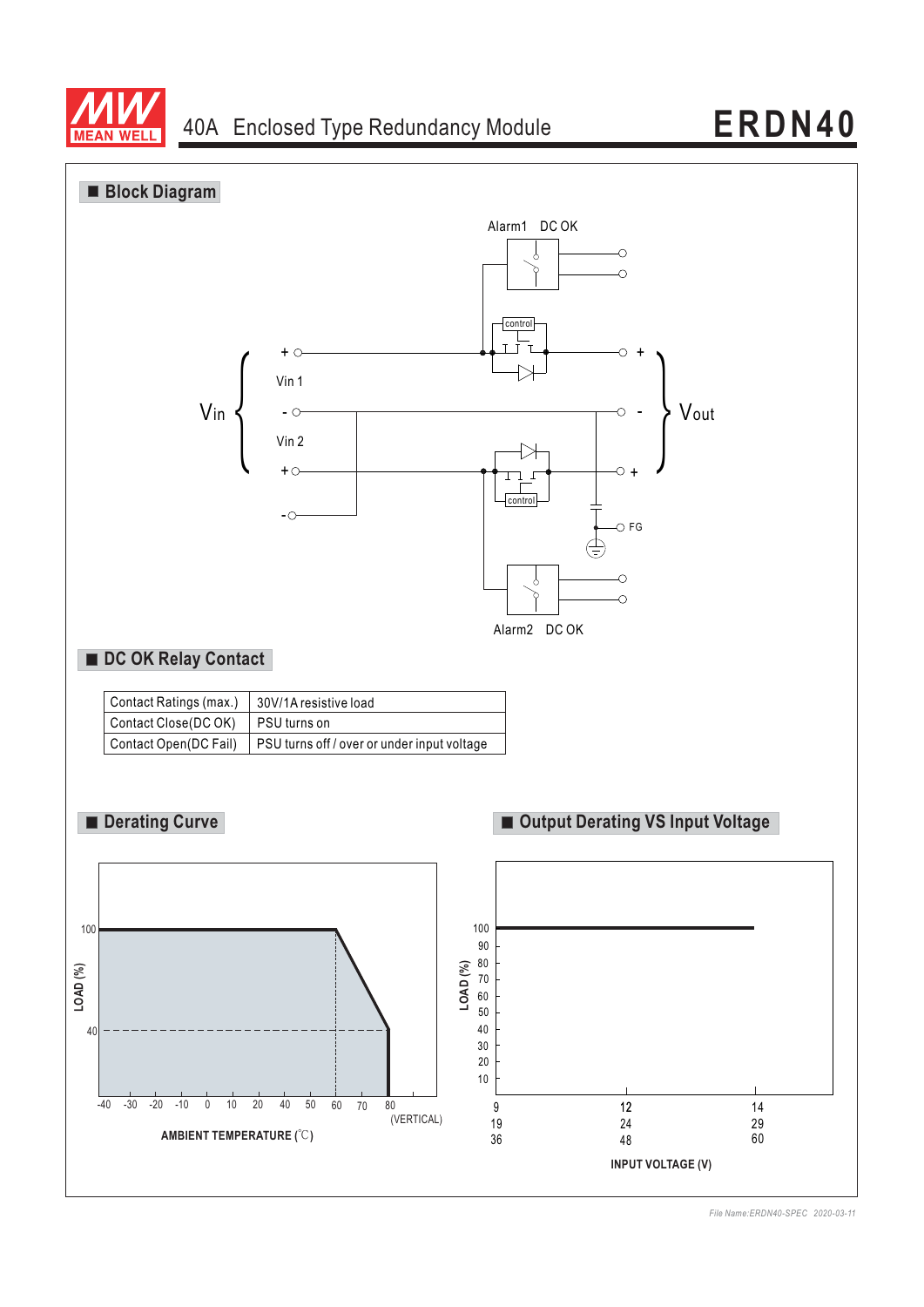

## **Typical Application Notes**

### **1. 1+1 Redundancy:**

Using 1 more PSU as the redundant unit



#### **2. 1+N Redundancy:**

Using more PSUs as the redundant units to increase the reliability



### **3. Single Use:**

Connecting only one PSU to one ERDN40 to reduce the stress of the MOSFET and hence increase the reliability